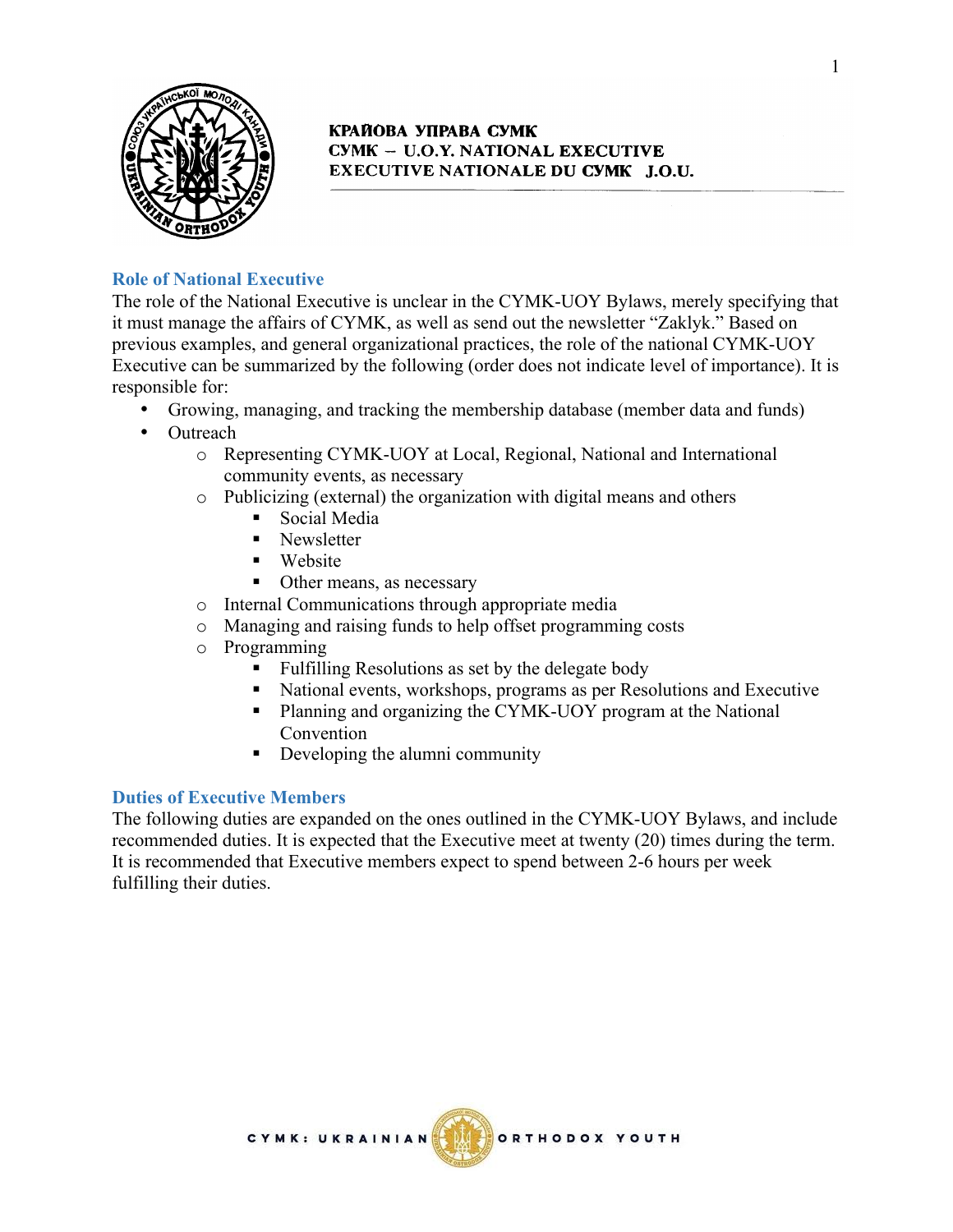

## **Duties and Responsibilities of the President:**

- *Oversee all activities of CYMK-Ukrainian Orthodox Youth*
- *Attend all Executive meetings*
- *Is responsible for the management of CYMK-UOY and shall coordinate all Executive members*
- *Is responsible for all the CYMK-UOY affairs*
- *Call and preside over all Executive meetings* (although it is recommended that the role of chairperson be rotated among meeting attendees, to encourage learning)
	- o Ensure that there is at least one monthly CYMK-UOY meeting
	- o Make each meeting's agenda
	- o Send out to Executive members for approval and added topics
- *Represent CYMK-UOY to the public as an official spokesperson*
	- o Give greetings at National functions, as necessary
	- o Attend required events, as necessary (see attached list)
- *Serves as an official representative to any formal organization:*
	- o This includes serving as an official representative to:
		- § National Executive Committee (NEC)
		- § Ukrainian Canadian Congress (UCC) if no specific UCC Representative assigned from the Executive committee
		- Ukrainian World Congress (SKUMO) when organization ready to become involved
		- § Ukrainian Orthodox Church of Canada (UOCC) Joint Standing Committee • Sobor Youth Program Committee
		- Ukrainian Self-Reliance League (CYC/USRL) Joint Standing Committee
		- § Youth Initiative Task Force (YIT)
	- o Serving as a liaison, by submitting a report of CYMK activities for each meeting and attending meetings as requested
	- o Attend other National committee meetings as necessary (or appoint representative)
- *May delegate one of the position's responsibilities or tasks to any other Executive member*
- Report annually to the CYMK-UOY membership and community
- Have authority to execute decisions made by CYMK-UOY
- Sign all documents as necessary
- Ensure that other members have the tools they need to perform their duties and keep them on task

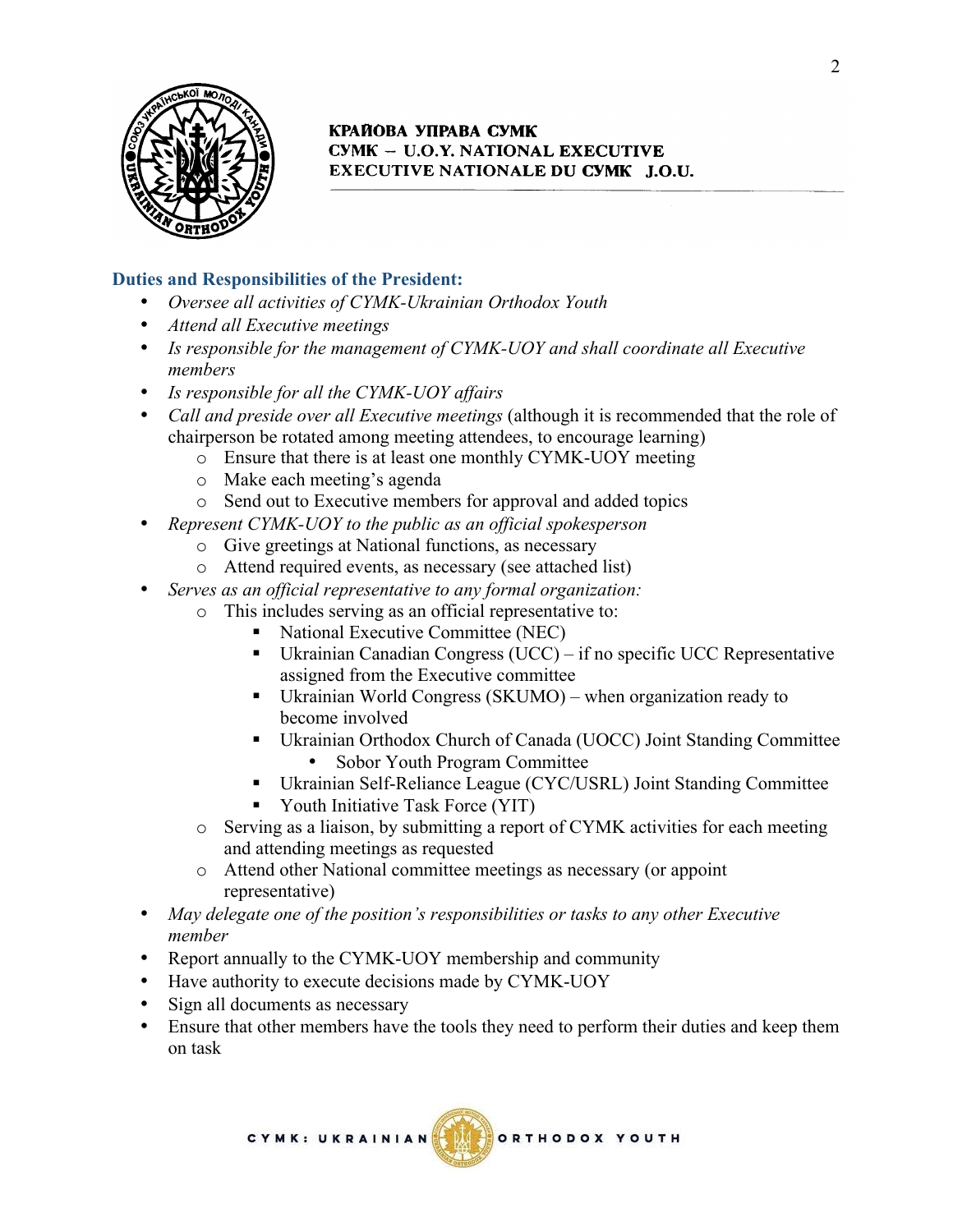

- Work closely with Advisors, Chaplain, and Youth Coordinator(s) in all matters (although they are there to guide, advise, and help).
- *Maintain a close contact with (at least monthly):*
	- o *National Executive Members*
	- o *National Advisors*
	- o *National Chaplain*
	- o *Local CYMK-UOY Presidents and Advisors*
	- o *National Youth Organizer/Coordinator(s)*
	- o *National Membership (through email messages, short video or successful other digital means)*
- *Submit an annual President's Report upon Convention, available to all local members*

#### **Duties and Responsibilities of the Vice President:**

- *Act in absence of the President and perform such duties as delegated by the President.*
- *Assist the President in performing all business affairs of CYMK-UOY*
- *Attend all Executive meetings*
- Assist the President with responding to incoming correspondence
- Assist President with the coordination and maintain contact with all CYMK-UOY local Presidents and Advisors

#### **Duties and Responsibilities of the Secretary:**

*The secretary's job is primarily recording work.*

- *Attend all Executive meetings*
- *Maintain a minute book (hardcopy or digital)*
- *Maintain all records and events of CYMK-UOY and archive them*
- *Assist President with informing, and confirm attendance with, all Executive members of all meetings, and important decisions, in their absence using confirmed means of communication*
- *Assist President with regularly checking and responding to the CYMK e-mail database*
- *Be responsible for taking minutes at all meetings* (although it is recommended that the meeting note taker be rotated each meeting, to encourage skill development)
- *Distribute minutes* (to the Executive members) of the most recently monthly meeting no later than fourteen (14) days prior to the next monthly meeting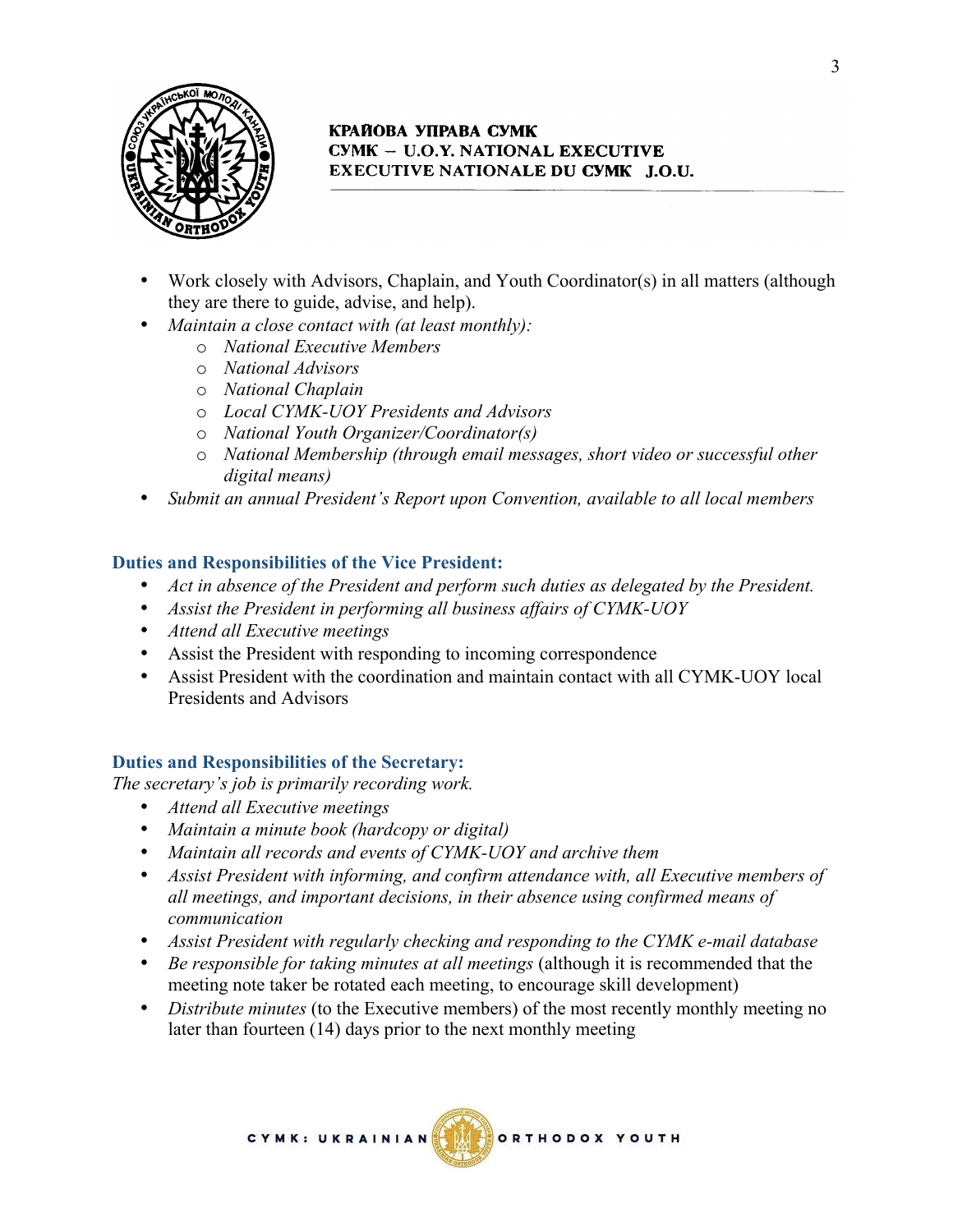

- *Organize a To-Do list shortly after all monthly meetings*, to provide an accessible platform for Executive members to follow and complete, in order for Executive to be ready and discuss working projects by the next monthly meeting date
- *Membership* 
	- o *Keep and maintain the archive of all past and present locals and membership list*
	- o *Keep and maintain an accurate and up-to-date membership list of member,* with current name, address, age, local and parish, e-mail and telephone information, and permission to be on photographs
	- o Respond to any correspondence regarding membership fees, forms, or membership numbers, and contact information
- Correspondence Duties:
	- o Prepare the directory of the National Executive members and advisors and distribute it to the NEC members, to the Communication Director to post to the website, immediately following the Convention
	- o Updating the stationary (letterhead) and distributing to all Executive members
	- o Annually updating the directory of local presidents, Advisors, Chaplains, and Youth Coordinators, and distributing it to the Executive members.

## **Duties and Responsibilities of the Treasurer:**

- *Attend all Executive meetings*
	- o *Provide monthly updates on National CYMK-UOY's financial situation at all monthly meetings*
- *Maintain an efficient system of accounting*
	- o *Have an organized database with all financial National CYMK-UOY income and expenses – including person/organization, dates, purpose, and amount*
	- o *Write/send and deposit cheques on behalf of the Executive when an Executive motion is carried to do so*
	- o *Maintain good communication with two-three Signing Officers (all members of the National Executive)*
	- o *Maintain good communication with the bank the National CYMK-UOY account is under*
- *Keep the records of membership fees and dues, alongside the Secretary's membership list*
	- o Set deadline for National membership fees and dues
	- o Collect National membership fees and dues from Local Executives
	- o Make sure Local Executives are informed of the due-system
		- § Send out e-mails, call Local President and/or Local Treasurer
		- § Mail notices to unpaid Local Executives



ORTHODOX YOUTH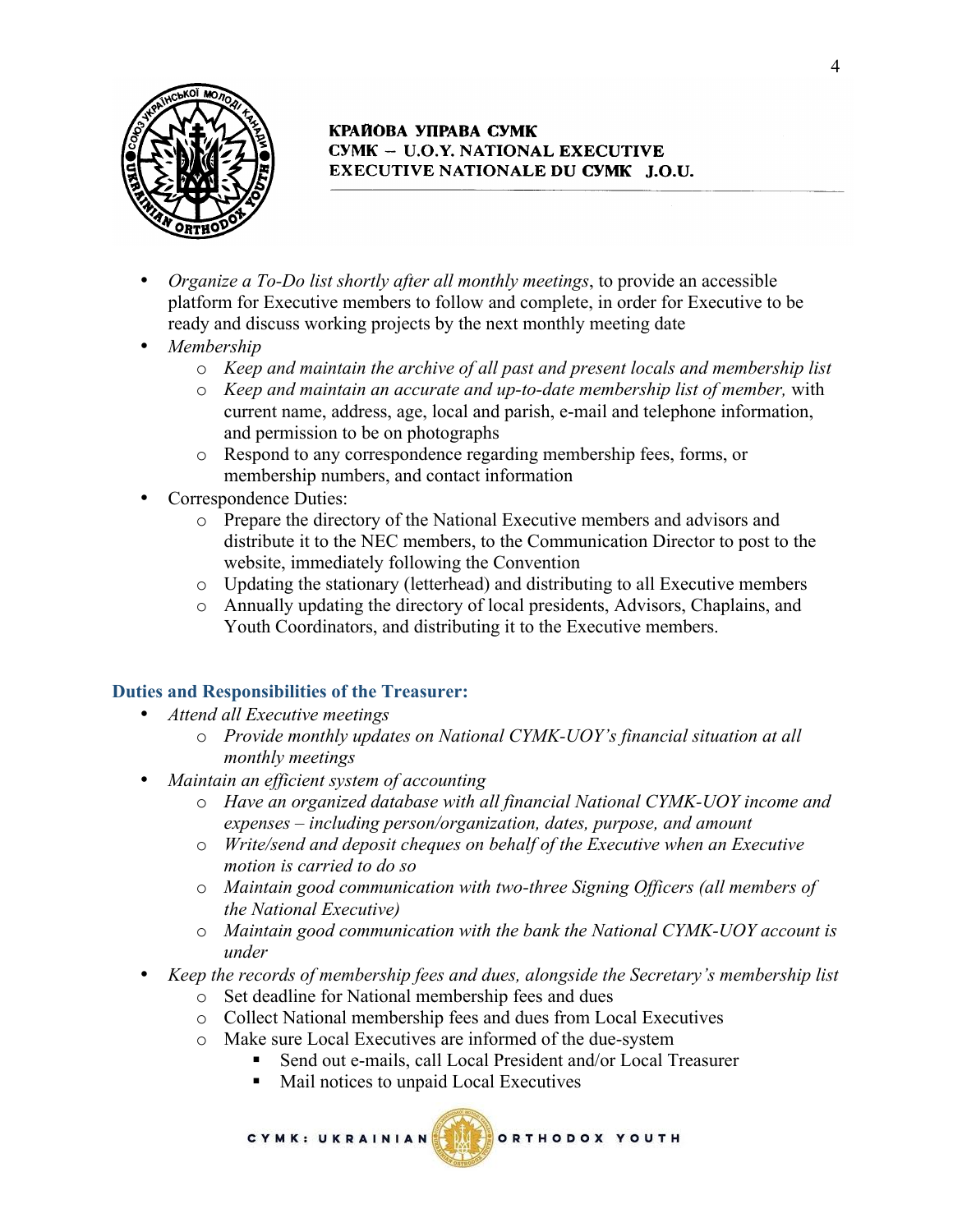

- o *Ensure that all payments for website are paid for when due, such as domain name*
- o Draft a budget for each fiscal year, and be responsible for its realization
- o Propose a budget for various events, including the National CYMK-UOY program
- o Receive all general operating funds paid to CYMK-UOY and deposit the same in official depositories designated by CYMK-UOY within five (5) business days
- o Prior to payment, verify the necessity of all expenses with the President
- o Prepare disbursement and reimbursements, as approved and ordered by CYMK-UOY, within ten (10) business days or whenever needed
- o *Balance the cheque book monthly*
- o Take charge of fundraising and gather ideas for new fundraising tactics, alongside Executive
- o *Ensure that National fees and dues are paid in a timely fashion*
- o *Submit an annual Financial Report to the CYMK-UOY membership and upon the Convention, available to all local members*

## **Duties and Responsibilities of the Communications Director:**

*The Communication Directors responsibilities are primarily media based, more so than corresponding*

- Attend all Executive meetings
	- o *Provide monthly updates on National CYMK-UOY's Media situation at all monthly meetings*
- *Is responsible for functioning the CYMK-UOY website* (desktop and mobile versions)
	- $\circ$  Update the website at least 2 times (2x) per month with news
	- o Fix technical issues as they come up
	- o Updating the archive with old and new reports, newsletters and greetings, upcoming events, news and announcements, photographs, and contact information
	- o Chaplain's Corner videos or pod-casts
- *Regularly collecting photographs, videos, news, and written updates from Local Executives*
- *Curate, write, and produce the monthly e-mail Newsletter, and any other publications as deemed necessary*
- *Maintain database of all Past and President CYMK-UOY members' e-mails and individuals registered for Monthly Newsletter*
- *Actively monitor and engage with National CYMK-UOY's social media channels* (Facebook, Instagram, and YouTube)

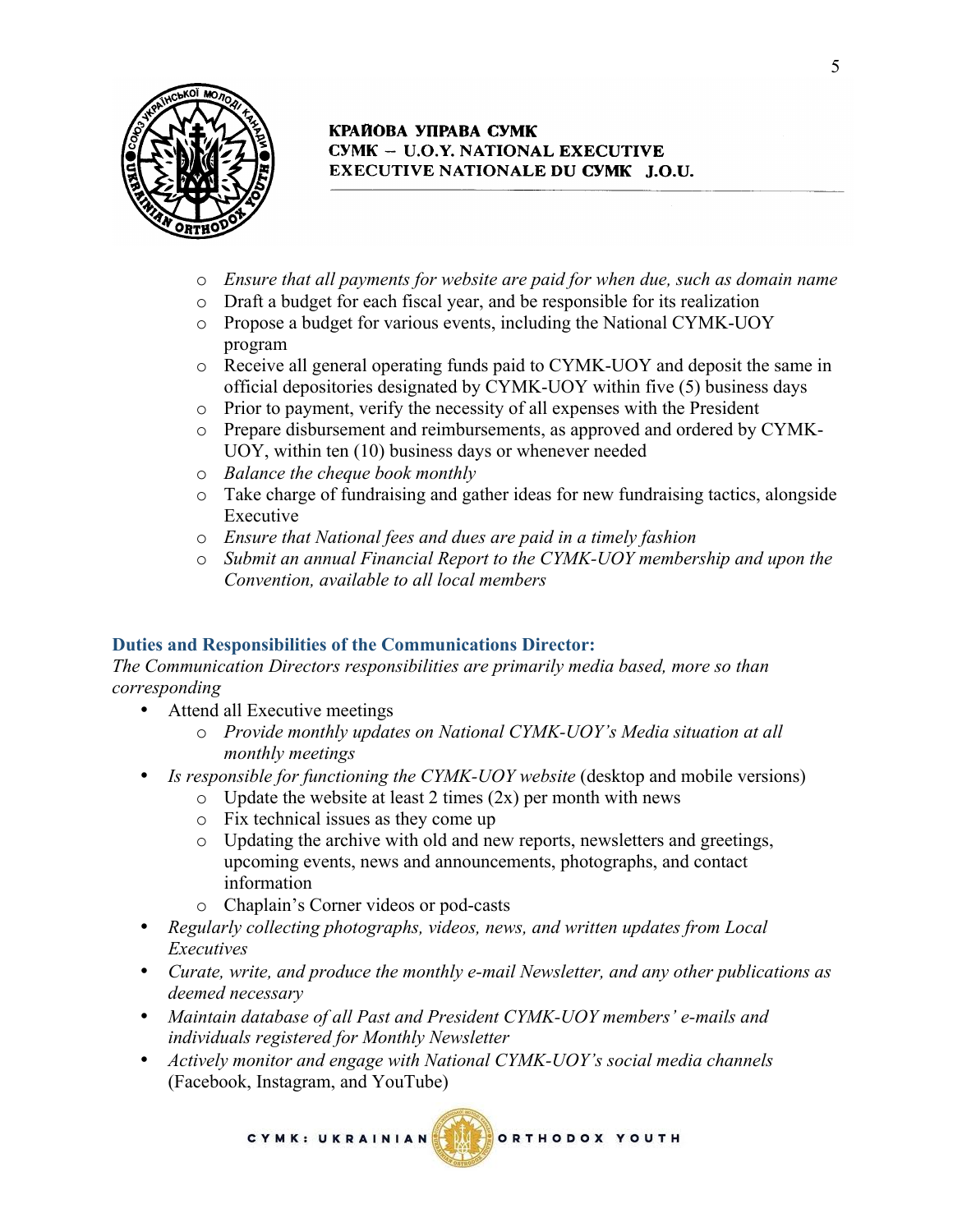

- o Facebook
	- Create and post new content approximately two times  $(2x)$  per week
	- Share content from other pages approximately two times  $(2x)$  per week
	- Other channels include the CYMK-UOY Local pages, Ukrainian events, Ukrainian Canadian Congress (UCC), Ukrainian Orthodox Church of Canada (UOCC) Eparchy pages, Ukrainian-related posts, Canadian-related posts, Orthodoxy-related posts
	- § Post "Happy-Birthday" posts to Executive members, tagging them
	- § Regular *video* or written (quarterly) updates from the President
	- § Script, film, produce short welcome-videos of Executive members
- o Instagram
	- Create and post new content approximately two times  $(2x)$  per week
		- Including photographs and videos from National CYMK-UOY executive members, events, and updates; Local CYMK-UOY Executive members, events, and updates; or from other Ukrainian, Canadian, or Orthodoxy pages listed above.
		- Post "Happy-Birthday" posts to Executive members, tagging them
- o YouTube
	- Edit and produce:
		- Chaplain's Corner videos or pod-casts
		- Video-version of newsletter
		- Regular *video* or written (quarterly) updates from the President
		- Script, film, produce short welcome-videos of Executive members
		- Make slideshow with Local and Executive CYMK-UOY photographs, or share videos made by Local or Executive CYMK-UOY members
- o Create, write and edit a Wikipedia page about National CYMK-UOY, in conjunction with the Secretary
- o Develop and implement Social Media Campaign plans as necessary for special events or the Convention

## **Duties and Responsibilities of the Past-President:**

CYMK: UKRAINIAN

*The National Past President automatically resides on the newly elected Executive with another term of 3 years.* The newly elected National CYMK-UOY should contentiously keep the Past President "in-the-loop" with National CYMK-UOY progression.

- Listen in on all Executive meetings
- Acts as a mentor and supporter to the National CYMK-UOY President

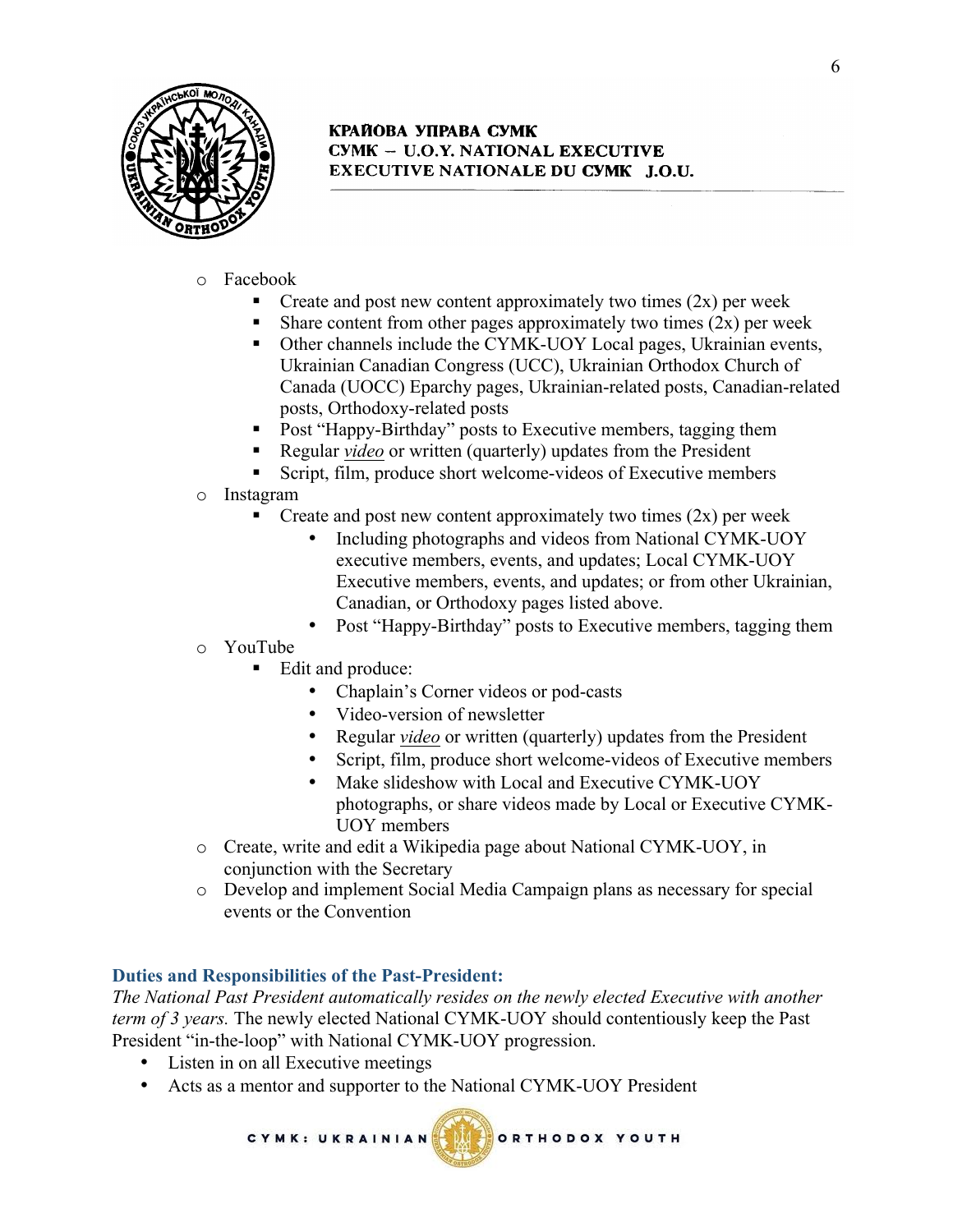

- Ensure continuity, change, and succession of the newly elected CYMK-UOY Executive
- Answer any questions or inquiries the newly elected CYMK-UOY Executive have
- Provide advice, guidance, and assistance to the newly elected CYMK-UOY Executive
- Assure all newly elected CYMK-UOY Executive members know their roles, duties and responsibilities to complete a successful 3-year term
- Provide ideas for the new CYMK-UOY Executive to implement for any pioneering or nouveau projects
- Assist with contact information of CYMK-UOY Alumni and individuals from the Ukrainian Canadian community and Ukrainian Orthodox organizations and committees

# **Duties and Responsibilities of the National Advisor(s):**

- *Oversee all activities and projects of CYMK-UOY*
- Attend all Executive meetings
	- o Keep them accountable to themselves, remind them to keep each other accountable (outside of meeting)
	- o Nudge them when things slow down, or things did not happen
	- o Give reminders during meeting if something was forgotten or carried out incorrectly
- *Advise the Executive*
	- o Encourage team-work, and be aware of group dynamics
	- o If things are getting uncomfortable, help President to address said situations outside of meeting
- *Respond to National CYMK-UOY Executive e-mails, or when Executive members are questions or concerns, provide guidance and assistance*
- *Work with Local CYMK-UOY Advisors*
	- o Maintain a contact list of all Local CYMK-UOY Advisors
	- o Keep them up-to-date with National CYMK-UOY Executive projects and news
	- o Answer any questions Local CYMK-UOY Executive Advisors may have
	- o Provide National CYMK-UOY Executive members with information, ideas, concerns, or questions Local CYMK-UOY Executive advisors have
- Assist with ideas, planning and supervision of the National Convention youth-program, including the preparation and mailing of the Convention Rules and parental consent forms
- Aid in preparation of the National budget each year
- Oversee the transfer of records to newly elected Executive members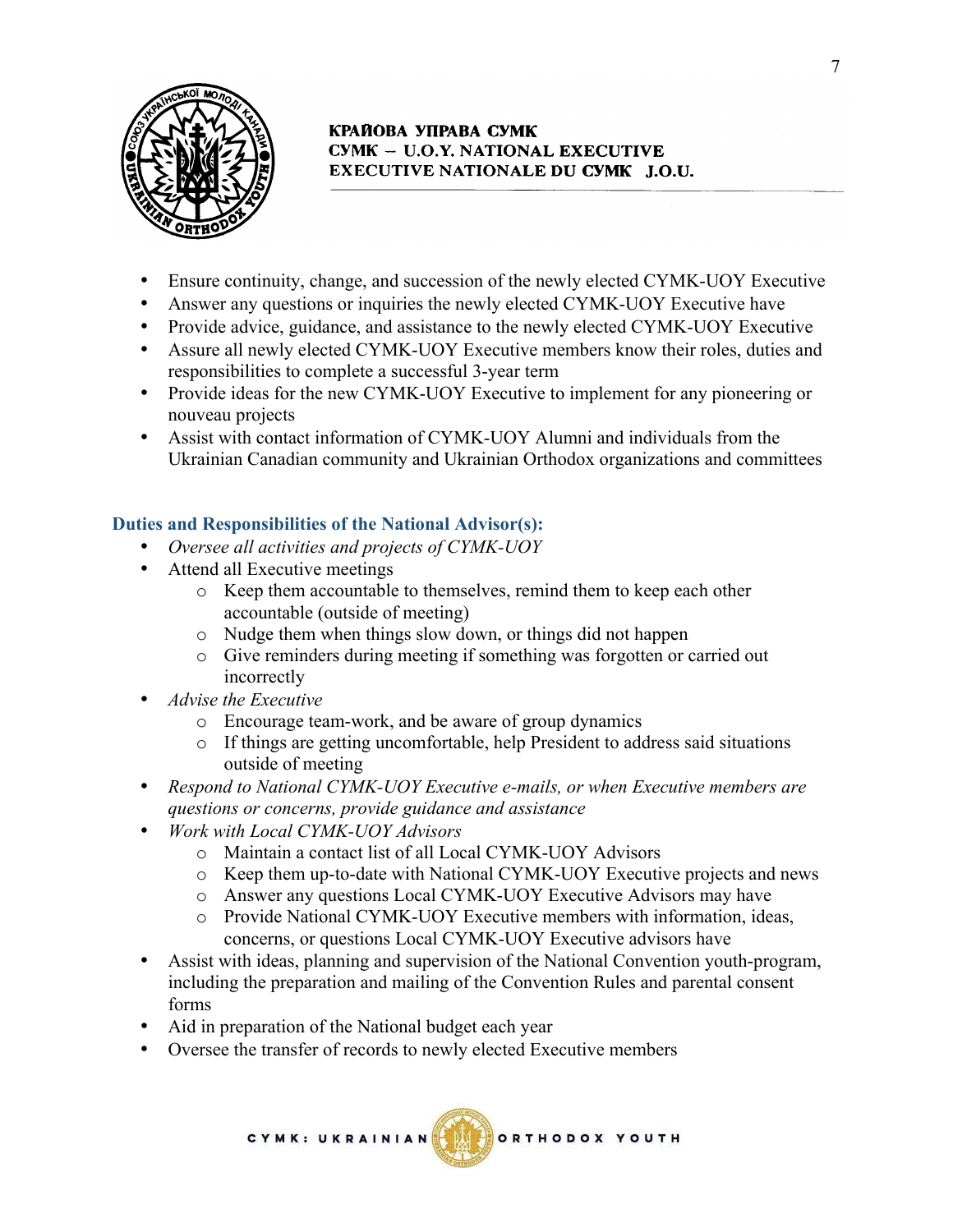

# **Duties and Responsibilities of the Chaplain:**

The CYMK-UOY Chaplain is appointed by the Metropolitan of the Ukrainian Orthodox Church of Canada. *He serves as the Spiritual Advisor of CYMK-UOY.* In this capacity, the Chaplain:

- *Oversees and provides spiritual guidance to the National CYMK-UOY Executive throughout the year, and to the Convention.*
- *This includes spiritual advice on the inter-workings of the Executive, all projects undertaken by CYMK-UOY, and the relationship of CYMK-UOY with all Church organizations.*
- *He serves as the official liaison between the Executive and the Metropolitan.*
- *He is also to write/record a monthly article or podcast for "Chaplain's Corner" to be produced on the website/newsletter/YouTube.*
- *Assists with advice on maintaining contact and good relationship with the Metropolitan and Bishops of the Ukrainian Orthodox Church of Canada (UOCC)*
- *When needed, provides contact information to National CYMK-UOY* Executive of:
	- o Lists of Ukrainian Orthodox Church parishes across Canada
	- o Clergy from the Ukrainian Orthodox Church of Canada
	- o Parish Council Presidents and other Executive members
	- o Members of the Consistory Board of the UOCC
	- o Other committee members of the Consistory of the UOCC

## **Duties and Responsibilities of the Youth Administrator(s)/Coordinator(s):**

Sponsored by the SUS Foundation of Canada, the Youth Coordinator is a dynamic, results oriented individual to coordinate the activities of CYMK-Ukrainian Orthodox Youth (UOY) and increase its membership across Canada. CYMK-UOY is a National youth-led organization affiliated with the Ukrainian Self-Reliance League and the Ukrainian Orthodox Church of Canada. The administrator will report directly to SUS Foundation of Canada.

- *Participate in all National CYMK-UOY monthly meetings*
- *Work with directives developed by CYMK-UOY National Executive and its Advisors*
- Establish and maintain databases, contact lists, membership lists, and archive records
- Develop leadership and fellowship programs as well as operating procedures
- Monitor and report on programs as directed
- Assist with CYMK-UOY's National Executive in maintaining the website and social media presence
- Assist CYMK-UOY's National Executive with newsletter development and distribution
- Help organize conferences, convention programs, and retreats